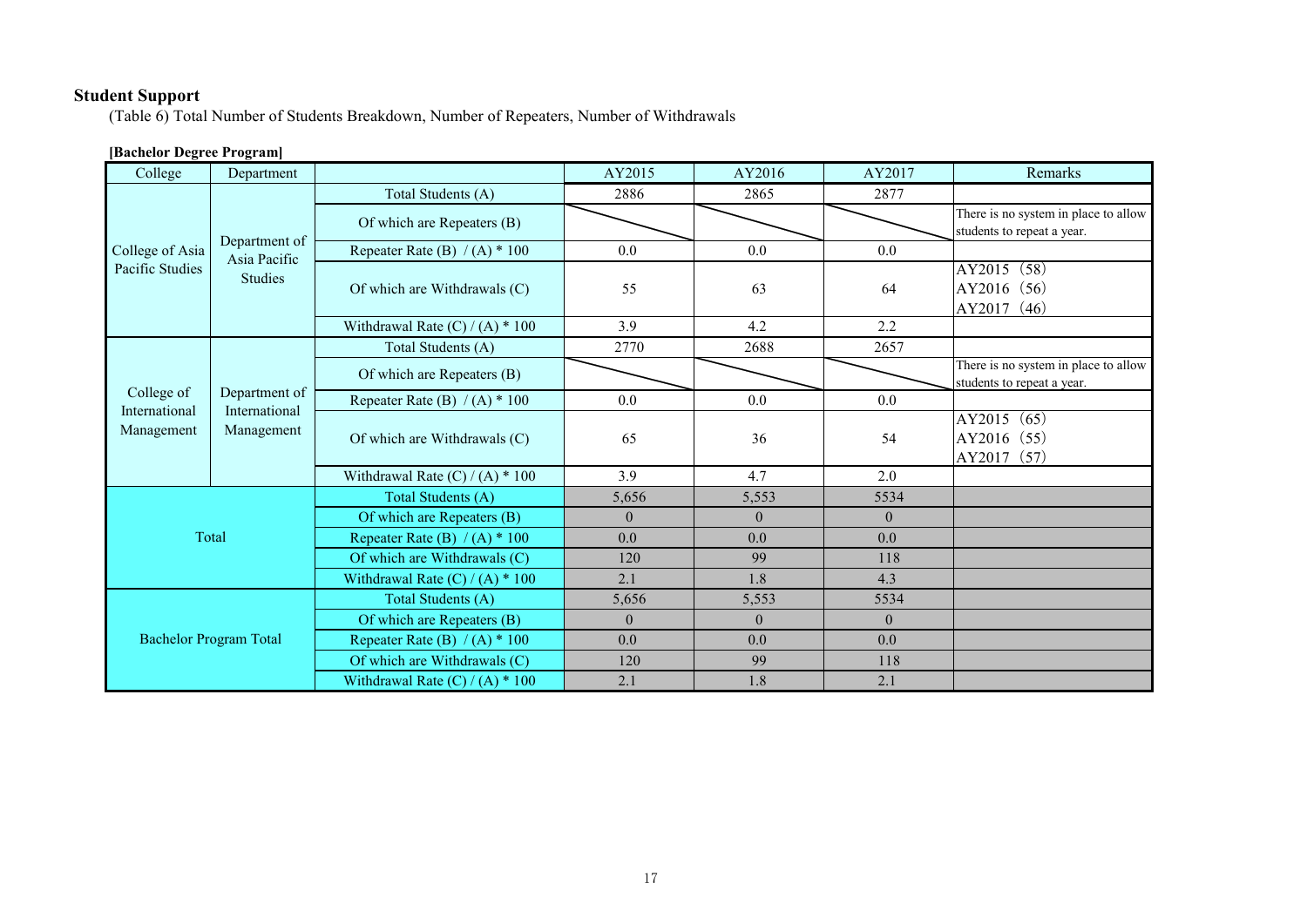| <b>Graduate School</b>           | Major                                          |                                   | AY2015   | AY2016         | AY2017         | Remarks                                                            |
|----------------------------------|------------------------------------------------|-----------------------------------|----------|----------------|----------------|--------------------------------------------------------------------|
| Graduate School<br>of Management | Master of<br><b>Business</b><br>Administration | Total Students (A)                | 75       | 74             | 75             |                                                                    |
|                                  |                                                | Of which are Repeaters (B)        |          |                |                | There is no system in place to allow<br>students to repeat a year. |
|                                  |                                                | Repeater Rate (B) $/(A)$ * 100    | $0.0\,$  | 0.0            | $0.0\,$        |                                                                    |
|                                  |                                                | Of which are Withdrawals (C)      |          | $\overline{2}$ | $\mathbf{0}$   | AY2015 (1)<br>AY2016 (1)<br>AY2017 (2)                             |
|                                  |                                                | Withdrawal Rate $(C) / (A) * 100$ | 2.7      | 4.1            | 0.0            |                                                                    |
| Total                            |                                                | Total Students (A)                | 75       | 74             | 75             |                                                                    |
|                                  |                                                | Of which are Repeaters (B)        | $\theta$ | $\theta$       | $\overline{0}$ |                                                                    |
|                                  |                                                | Repeater Rate (B) $/(A)$ * 100    | 0.0      | 0.0            | 0.0            |                                                                    |
|                                  |                                                | Of which are Withdrawals (C)      |          | 2              | $\theta$       |                                                                    |
|                                  |                                                | Withdrawal Rate $(C) / (A) * 100$ | 1.3      | 2.7            | 0.0            |                                                                    |
| Master's Program Total           |                                                | Total Students (A)                | 75       | 74             | 75             |                                                                    |
|                                  |                                                | Of which are Repeaters (B)        | $\theta$ | $\theta$       | $\theta$       |                                                                    |
|                                  |                                                | Repeater Rate (B) $/(A)$ * 100    | 0.0      | 0.0            | 0.0            |                                                                    |
|                                  |                                                | Of which are Withdrawals (C)      |          | 2              | $\theta$       |                                                                    |
|                                  |                                                | Withdrawal Rate $(C) / (A) * 100$ | 1.3      | 2.7            | 0.0            |                                                                    |

## **[Master's Degree Program]**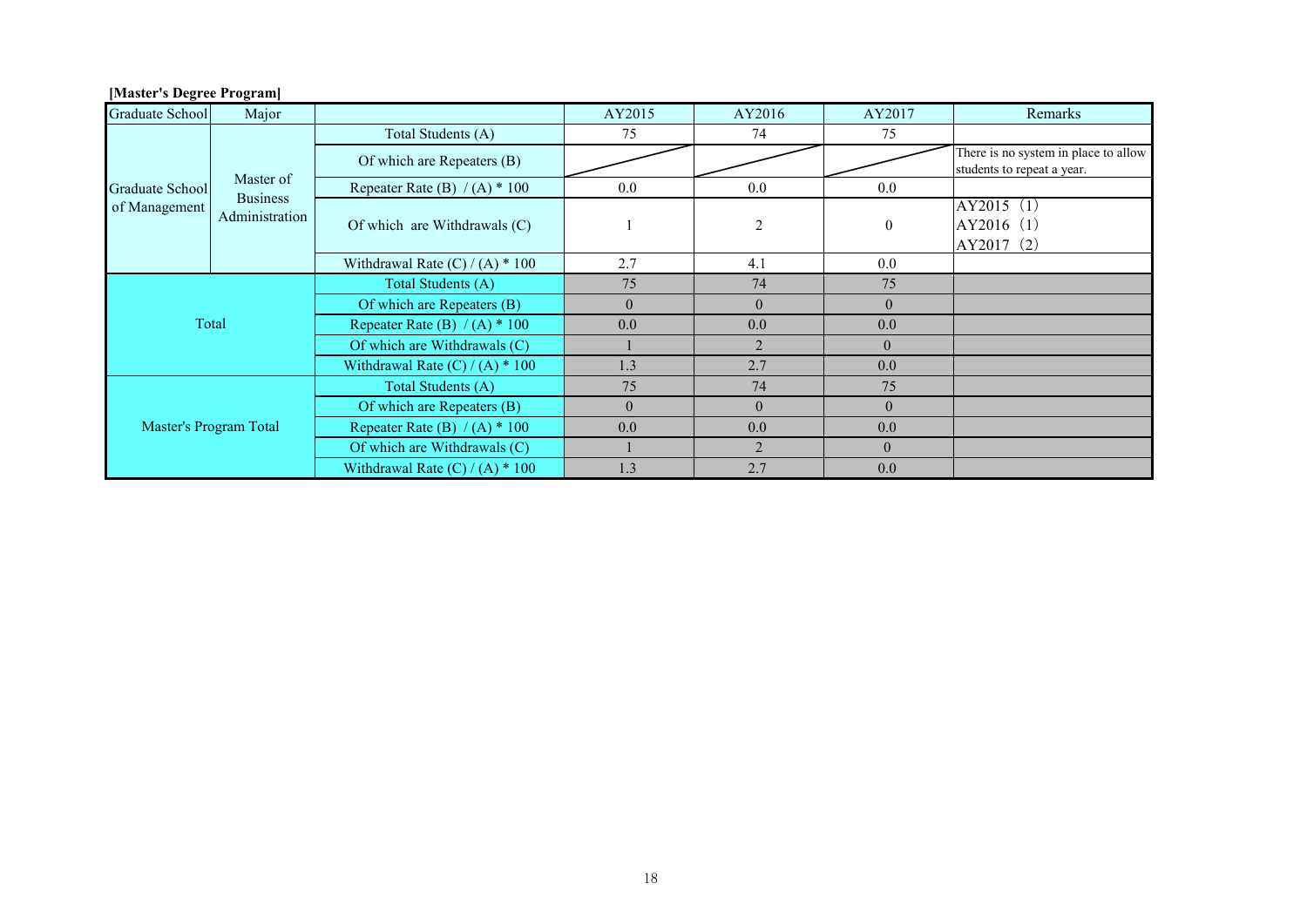| <b>Graduate School</b>                                  | Major                                                            |                                   | AY2015           | AY2016         | AY2017         | Remarks                                                            |
|---------------------------------------------------------|------------------------------------------------------------------|-----------------------------------|------------------|----------------|----------------|--------------------------------------------------------------------|
|                                                         |                                                                  | Total Students (A)                | 23               | 21             | 32             |                                                                    |
|                                                         |                                                                  | Of which are Repeaters (B)        |                  |                |                | There is no system in place to allow                               |
|                                                         | Major in Asia                                                    |                                   |                  |                |                | students to repeat a year.                                         |
|                                                         | Pacific Studies<br>(Master's Degree<br>Program)                  | Repeater Rate (B) $/(A)$ * 100    | 0.0              | 0.0            | 0.0            |                                                                    |
|                                                         |                                                                  |                                   | $\mathbf{1}$     |                | $\mathbf{1}$   | AY2015(1)<br>AY2016 (1)                                            |
|                                                         |                                                                  | Of which are Withdrawals (C)      |                  |                | 1              | AY2017 (0)                                                         |
|                                                         |                                                                  | Withdrawal Rate $(C) / (A) * 100$ | 8.7              | 9.5            | 3.1            |                                                                    |
|                                                         |                                                                  | Total Students (A)                | 57               | 54             | 59             |                                                                    |
|                                                         |                                                                  |                                   |                  |                |                | There is no system in place to allow                               |
|                                                         | Major in                                                         | Of which are Repeaters (B)        |                  |                |                | students to repeat a year.                                         |
| Graduate School<br>of Asia Pacific                      | International                                                    | Repeater Rate (B) $/(A) * 100$    | 0.0              | 0.0            | 0.0            |                                                                    |
| Studies                                                 | Cooperation<br>Policy (Master's                                  |                                   |                  |                |                | AY2015 (1)                                                         |
|                                                         | Degree Program)                                                  | Of which are Withdrawals (C)      | $\boldsymbol{0}$ | $\mathbf{0}$   | $\overline{2}$ | AY2016 (0)                                                         |
|                                                         |                                                                  |                                   |                  |                |                | AY2017 (0)                                                         |
|                                                         |                                                                  | Withdrawal Rate $(C) / (A) * 100$ | 1.8              | 0.0            | 3.4            |                                                                    |
|                                                         | Major in Asia<br>Pacific Studies<br>(Doctoral Degree<br>Program) | Total Students (A)                | 33               | 29             | 23             |                                                                    |
|                                                         |                                                                  | Of which are Repeaters (B)        |                  |                |                | There is no system in place to allow<br>students to repeat a year. |
|                                                         |                                                                  | Repeater Rate (B) $/(A)$ * 100    | 0.0              | 0.0            | 0.0            |                                                                    |
|                                                         |                                                                  |                                   |                  |                |                | AY2015 (1)                                                         |
|                                                         |                                                                  | Of which are Withdrawals (C)      | $\mathbf{1}$     | -1             | 3              | AY2016 (3)                                                         |
|                                                         |                                                                  |                                   |                  |                |                | AY2017 (0)                                                         |
|                                                         |                                                                  | Withdrawal Rate $(C) / (A) * 100$ | 6.1              | 13.8           | 13.0           |                                                                    |
|                                                         |                                                                  | Total Students (A)                | 113              | 104            | 114            |                                                                    |
|                                                         |                                                                  | Of which are Repeaters (B)        | $\theta$         | $\overline{0}$ | $\theta$       |                                                                    |
|                                                         | Total                                                            | Repeater Rate (B) $/(A) * 100$    | 0.0              | 0.0            | 0.0            |                                                                    |
|                                                         |                                                                  | Of which are Withdrawals (C)      | $\overline{2}$   | $\overline{2}$ | 6              |                                                                    |
|                                                         |                                                                  | Withdrawal Rate $(C) / (A) * 100$ | 1.8              | 1.9            | 5.3            |                                                                    |
| Graduate School of Asia Pacific<br><b>Studies Total</b> |                                                                  | Total Students (A)                | 113              | 104            | 114            |                                                                    |
|                                                         |                                                                  | Of which are Repeaters (B)        | $\theta$         | $\theta$       | $\Omega$       |                                                                    |
|                                                         |                                                                  | Repeater Rate (B) $/(A)$ * 100    | 0.0              | 0.0            | 0.0            |                                                                    |
|                                                         |                                                                  | Of which are Withdrawals (C)      | $\overline{2}$   | $\sqrt{2}$     | 6              |                                                                    |
|                                                         |                                                                  | Withdrawal Rate $(C) / (A) * 100$ | 1.8              | 1.9            | 5.3            |                                                                    |

#### **[Doctoral Degree Program]**